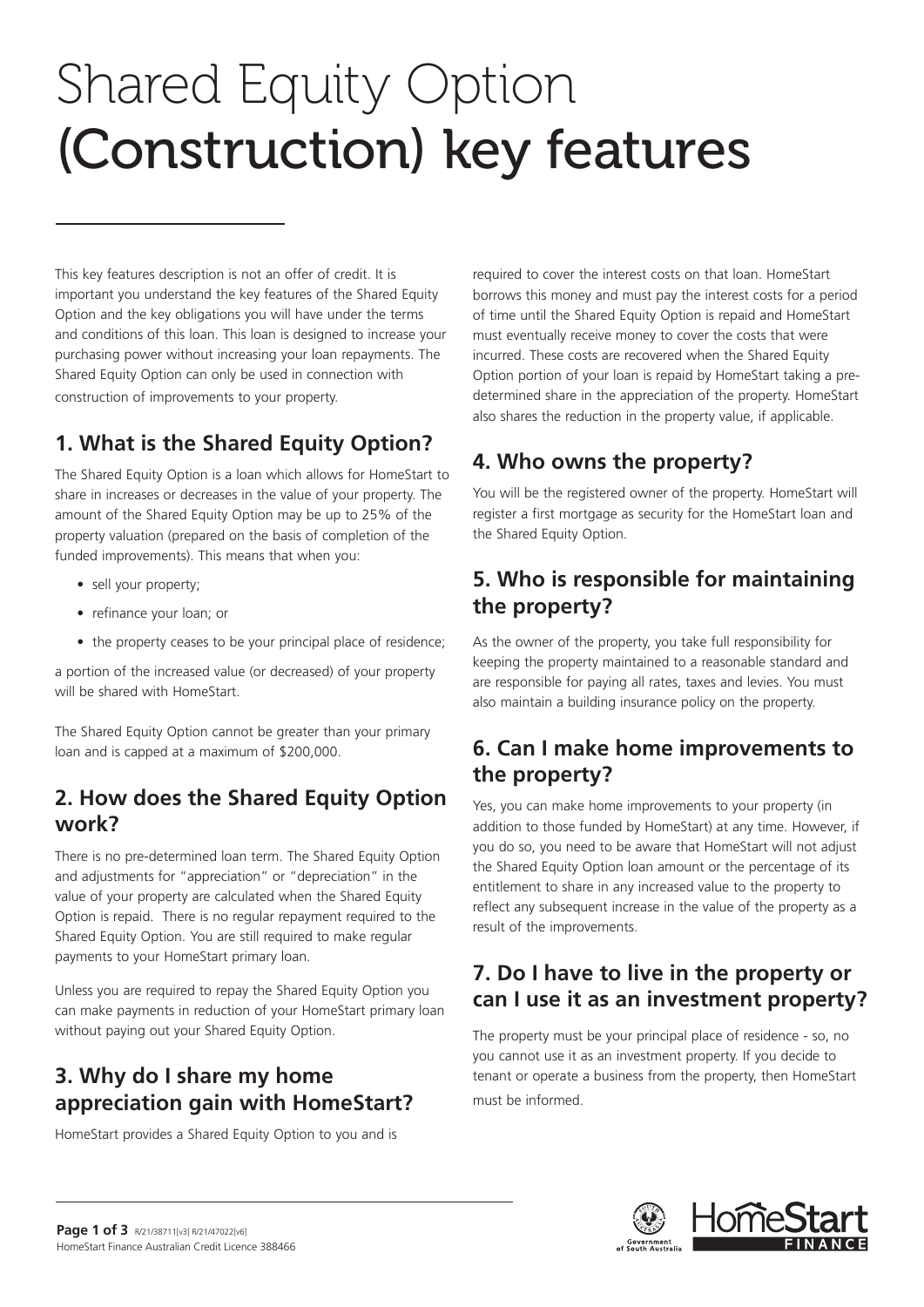### **8. Can I pay a voluntary payment to the Shared Equity Option?**

Yes, a minimum of \$10,000 at any time, however a valuation is required. The value determined is then used to calculate the effect of the lump sum voluntary payment on the reduction of HomeStart's share in the value of the property.

### **9. How is the pay-out figure calculated?**

When the Shared Equity Option is repayable, the amount you need to repay to HomeStart will be determined with reference to a property valuation or sale price, whichever is higher. The value of the appreciation or depreciation to which HomeStart is entitled will then be applied to your Shared Equity Option balance to determine the pay-out figure.

### **10. Can I query the property valuation?**

You can query the content, value or results of a valuation used to determine the calculation of the amount of appreciation share. You have the right to request another independent valuation from HomeStart's panel of valuers.

## **11. Other fees and charges.**

There may be circumstances in which other fees are payable. All fees applicable for the Shared Equity Option will be shown in the credit contract. Other loan set-up fees, such as valuation fees and Government charges, such as registration fees, or restructure fees have not be included. These will be determined after application.

# **Borrower declaration**

I declare that I have read this key features guide and the HomeStart Shared Equity Option Target Market Determination and that I fully understand and accept the key features of the HomeStart Shared Equity Option.

| Signature                          | Signature                                                    |
|------------------------------------|--------------------------------------------------------------|
| Print name                         | Print name                                                   |
| Date                               | Date                                                         |
| <b>Loan Consultant declaration</b> | declare that I have explained the key features of the Shared |

Equity Option to the above borrower(s) and the effect of property appreciation and depreciation on the amount owing to HomeStart Finance when the borrower(s) pay-out the Shared Equity Option.

| -<br>ш<br>∽<br>$\overline{\phantom{0}}$ | . |  |
|-----------------------------------------|---|--|
|-----------------------------------------|---|--|